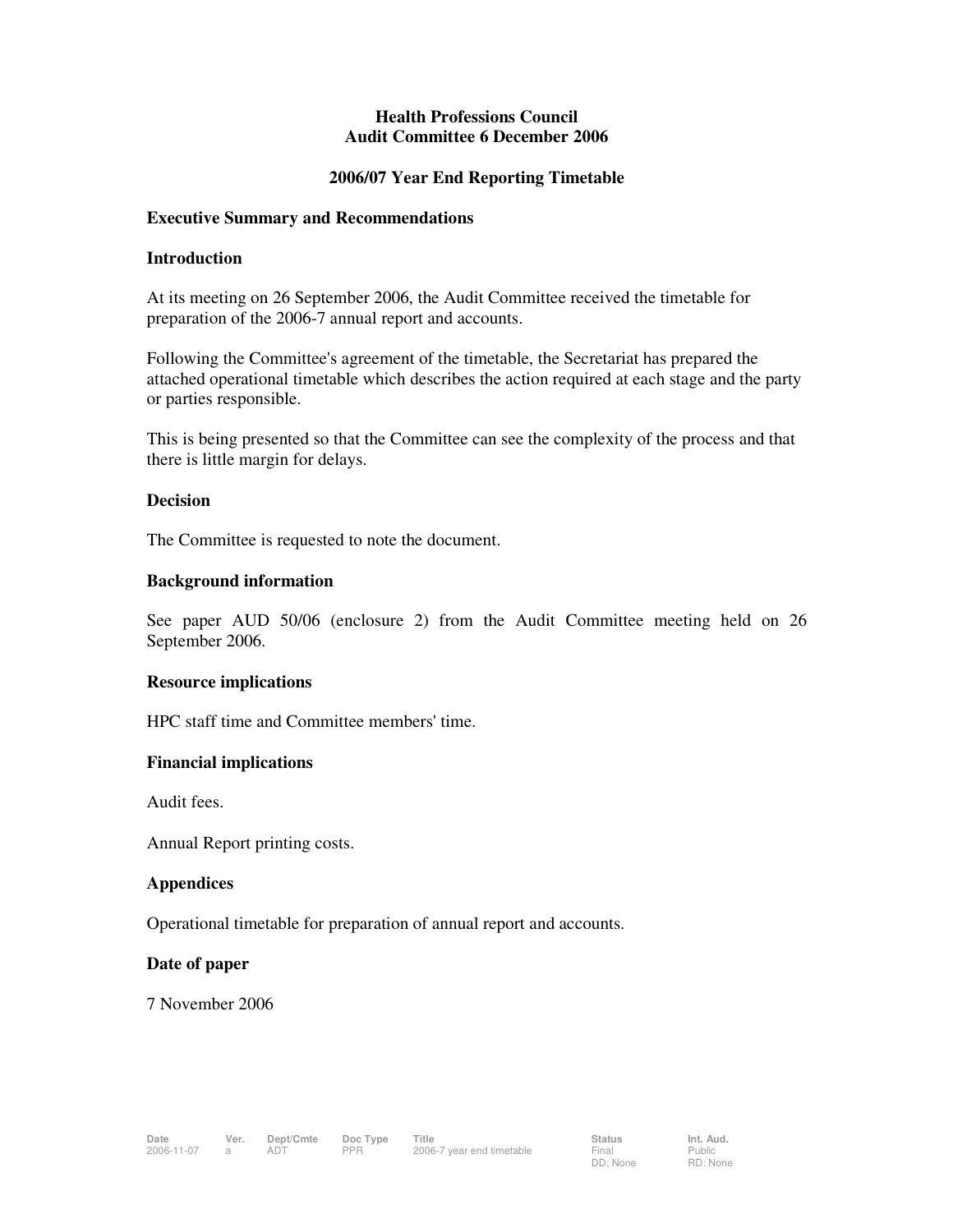# **Stages for completion of annual report and accounts**

| <b>Step number and description</b>                                                    | <b>Parties</b>                | <b>Target date</b>        | <b>Actual date</b> | <b>Comment</b>                     |
|---------------------------------------------------------------------------------------|-------------------------------|---------------------------|--------------------|------------------------------------|
|                                                                                       | Responsible                   |                           |                    |                                    |
| 1. Agree year end timetable with auditors                                             | Finance                       | Thursday 1                |                    |                                    |
|                                                                                       | department                    | February                  |                    |                                    |
|                                                                                       |                               | 2007                      |                    |                                    |
|                                                                                       | <b>Baker Tilly</b>            |                           |                    |                                    |
|                                                                                       | <b>NAO</b>                    |                           |                    |                                    |
| 2. Communications to meet annual report                                               | Communications                | By Thursday               |                    |                                    |
| designers to do basic page layouts and<br>word limits for Committee reports           |                               | 1 February<br>2007        |                    |                                    |
| 3. Secretariat to begin drafting                                                      | Secretariat                   | Thursday 1                |                    | Word limit per                     |
| Committee reports, Council members'                                                   |                               | February                  |                    | Committee report: 450              |
| biographies, Council governance page                                                  |                               | $2007 -$                  |                    | words (to be confirmed)            |
| and attendance tables.                                                                |                               | Monday 2                  |                    |                                    |
|                                                                                       |                               | April 2007                |                    |                                    |
|                                                                                       |                               | (all reports to           |                    |                                    |
|                                                                                       |                               | be with                   |                    |                                    |
|                                                                                       |                               | Comms by 2                |                    |                                    |
|                                                                                       |                               | April)                    |                    |                                    |
| 4. Baker Tilly's external audit strategy                                              | <b>Baker Tilly</b>            | Friday 16                 |                    | Finance department to              |
| and NAO's external audit strategy sent to<br>Secretariat for February Audit Committee | <b>NAO</b>                    | February<br>2007          |                    | liaise with Baker Tilly<br>and NAO |
|                                                                                       |                               |                           |                    |                                    |
|                                                                                       | Finance                       |                           |                    |                                    |
|                                                                                       | department                    |                           |                    |                                    |
|                                                                                       | Secretariat                   |                           |                    |                                    |
| 5. Audit Committee reviews and                                                        | <b>Audit Committee</b>        | Wednesday                 |                    |                                    |
| approves external audit strategy from<br>Baker Tilly and external audit strategy      | Finance                       | 28 February<br>2007       |                    |                                    |
| from NAO.                                                                             | department                    |                           |                    |                                    |
|                                                                                       |                               |                           |                    |                                    |
|                                                                                       | Secretariat                   |                           |                    |                                    |
| 6. Communications to produce Chief<br>Executive's and President's statements.         | Philippa                      | Monday 2                  |                    |                                    |
| Communications begin to proof, collate                                                | Richardson,<br>Communications | April 2007 -<br>Friday 27 |                    |                                    |
| and edit front part contributions and                                                 |                               | April 2007                |                    |                                    |
| begin to liaise with Purbrooks re design                                              |                               |                           |                    |                                    |
| and printing costs.                                                                   |                               |                           |                    |                                    |
| 7. Verification of front page of annual<br>report.                                    | Secretariat                   | Monday 23<br>April 2007   |                    |                                    |
|                                                                                       | Philippa                      |                           |                    |                                    |
|                                                                                       | Richardson,                   |                           |                    |                                    |
|                                                                                       | Communications                |                           |                    |                                    |
|                                                                                       | Jonathan Bracken              |                           |                    |                                    |
| 8. Finance department completes all year                                              | Finance                       | By Friday 27              |                    |                                    |
| end financial files, supporting working                                               | department                    | April 2007                |                    |                                    |
| papers and draft financial statements                                                 |                               |                           |                    |                                    |

Date Ver. Dept/Cmte Doc Type Title **Interport Communist Club Status Int. Aud.**<br>2006-10-02 a SEC AOD Stages for completion of annual Final Public<br>report and accounts DD: None RD: Non

Final<br>DD: None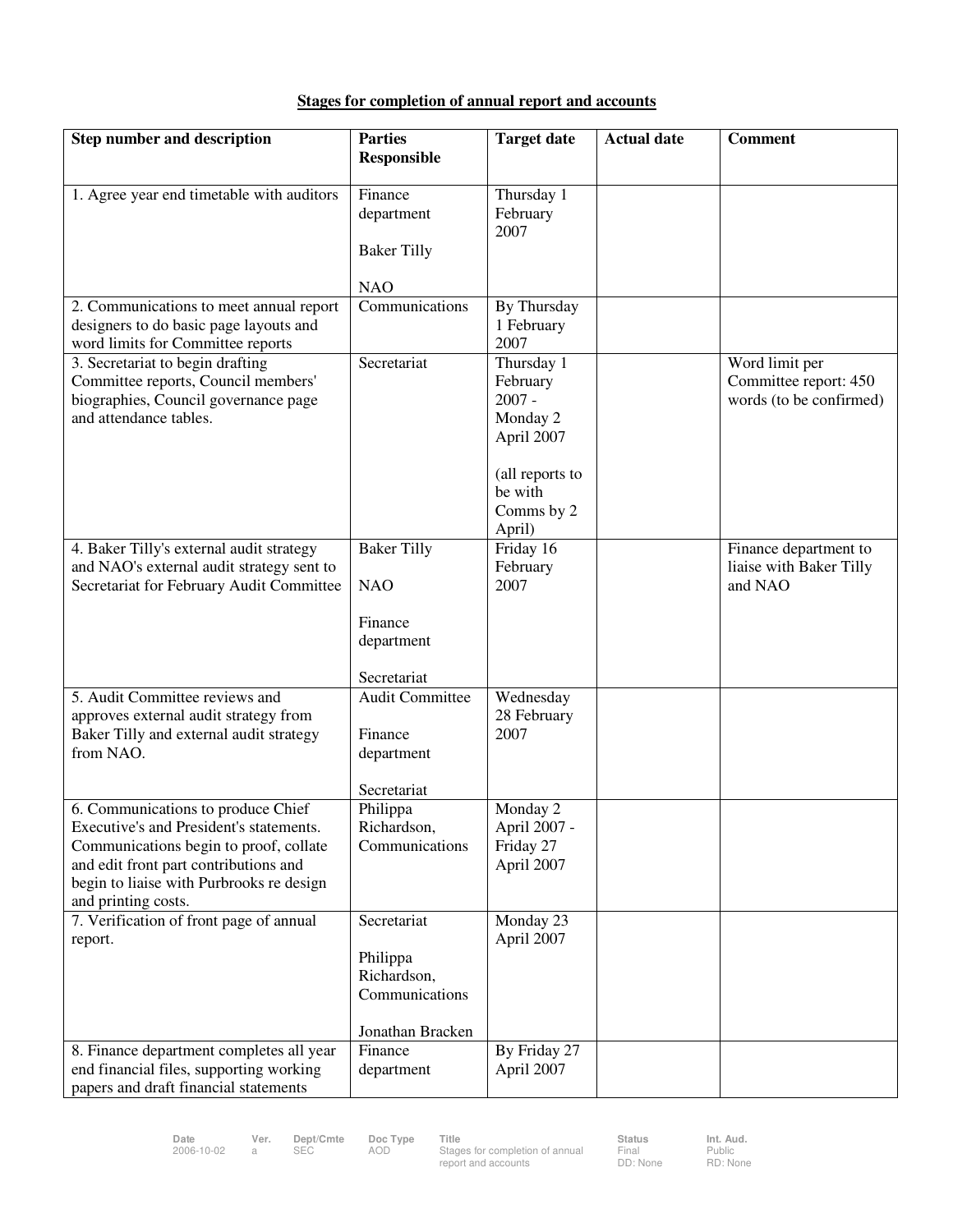| (HPC consolidated accounts and 22-26)      |                               |              |                           |
|--------------------------------------------|-------------------------------|--------------|---------------------------|
| Stannary Street Limited), ready for audit. |                               |              |                           |
| 9. Communications complete liaison with    | Philippa                      | By Friday 27 |                           |
| Purbrooks re front part design.            | Richardson,<br>Communications | April 2007   |                           |
|                                            |                               |              |                           |
| 10. Copy of draft front part and draft     | Finance                       | By Friday 27 |                           |
| accounts (Word version) sent to NAO for    | department                    | April 2007   |                           |
| review of format and general content.      |                               |              |                           |
|                                            |                               |              |                           |
| 11. Onsite audit commences                 | <b>Baker Tilly</b>            | Tuesday 1    |                           |
|                                            |                               | May 2007     |                           |
|                                            | Finance                       |              |                           |
|                                            | department                    |              |                           |
| 12. Onsite audit completed                 | <b>Baker Tilly</b>            | Monday 14    |                           |
|                                            |                               | May 2007     |                           |
|                                            | Finance                       |              |                           |
|                                            | department                    |              |                           |
| 13. Draft annual report (both parts,       | Communications                | Monday 21    |                           |
| including audited statements) (Word        | department                    | May 2007     |                           |
| version) sent to Baker Tilly for review -  |                               |              |                           |
| no facsimile signatures included           | Finance                       |              |                           |
|                                            | department                    |              |                           |
|                                            | <b>Baker Tilly</b>            |              |                           |
| 14. Draft front part of annual report      | Communications                | Monday 21    |                           |
| (Word version) sent to Secretariat for     |                               | May 2007     |                           |
| May Council                                | Secretariat                   |              |                           |
| 15. Baker Tilly audit completed,           | Mark Harris and               | Tuesday 29   |                           |
| including first draft audit findings as    | David Blacher,                | May 2007     |                           |
| discussed with HPC management (Simon       | <b>Baker Tilly</b>            |              |                           |
| Leicester and Marc Seale)                  | Simon Leicester,              |              |                           |
|                                            | Finance                       |              |                           |
|                                            | department                    |              |                           |
|                                            |                               |              |                           |
|                                            | Marc Seale,                   |              |                           |
|                                            | Chief Executive               |              |                           |
| 16. Results of audit, audit findings and   | <b>Baker Tilly</b>            | Tuesday 29   | All audit queries raised  |
| audit files forwarded by Baker Tilly to    |                               | May 2007     | by Baker Tilly during     |
| <b>NAO</b>                                 | (Finance                      |              | field work to be cleared, |
|                                            | department to                 |              | subject to Audit          |
|                                            | ensure this                   |              | Committee approval.       |
|                                            | happens)                      |              |                           |
| 17. Council review draft front part of     | Council                       | Thursday 31  |                           |
| annual report (excluding financial         |                               | May 2007     |                           |
| statements) (Word format).                 | Communications                |              |                           |
| Council to be asked to agree that the      | Secretariat                   |              |                           |
| Audit Committee and the Finance and        |                               |              |                           |
| Resources Committee should be jointly      |                               |              |                           |
| responsible for reviewing the annual       |                               |              |                           |
| report and accounts and agreeing any       |                               |              |                           |
| amendments.                                |                               |              |                           |

Final<br>DD: None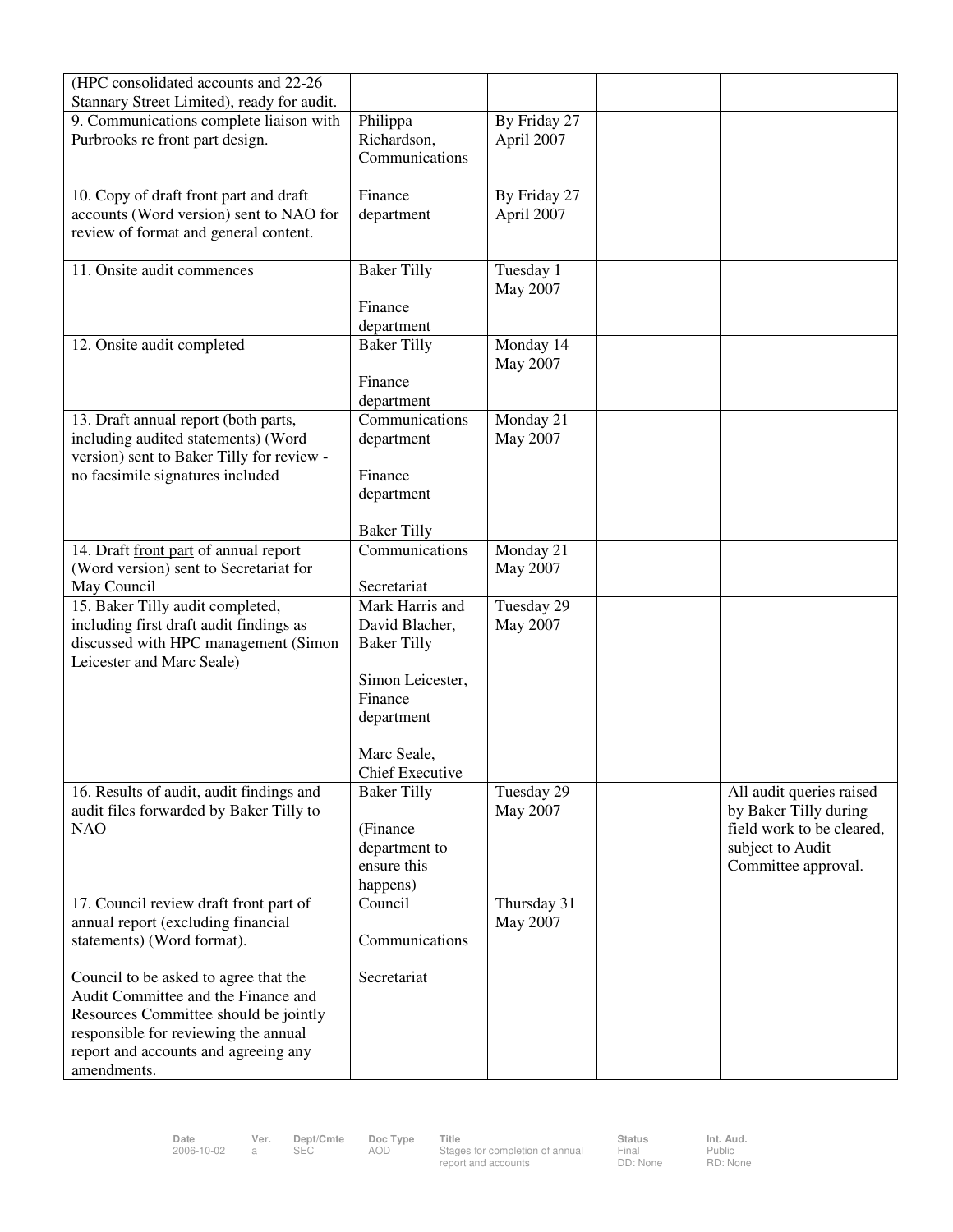| 18. NAO review of Baker Tilly files<br>complete. Feedback by NAO to HPC<br>management (Simon Leicester and Marc<br>Seale).<br>19. Draft annual report and financial                                                                                                              | Steve Ecroyd,<br><b>NAO</b><br>Simon Leicester,<br>Finance<br>department<br>Marc Seale, Chief<br>Executive<br>Simon Leicester, | Thursday 7<br>June 2007<br>Thursday 7 | Feedback by Committee                                                                                              |
|----------------------------------------------------------------------------------------------------------------------------------------------------------------------------------------------------------------------------------------------------------------------------------|--------------------------------------------------------------------------------------------------------------------------------|---------------------------------------|--------------------------------------------------------------------------------------------------------------------|
| statements (Word version) emailed by<br>Finance department to Audit Committee<br>members for feedback (copied to Audit<br>Committee Secretary)                                                                                                                                   | Finance<br>department<br><b>Audit Committee</b>                                                                                | June 2007                             | members to be made<br>directly to Finance<br>Department (Simon<br>Leicester).                                      |
| 20. Incorporate Audit Committee<br>feedback into draft report and financial<br>statements. Draft report and statements,<br>including Baker Tilly and NAO audit<br>findings document (Word version) sent to<br>Secretariat for June Finance Committee<br>and June Audit Committee | Finance<br>department<br>Communications<br>Secretariat                                                                         | Monday 11<br>June 2007                | Finance department to<br>notify Communications<br>of any changes which<br>are requested to front<br>part of report |
| 21. Any additional queries raised by<br>National Audit Office should be cleared<br>by Baker Tilly, NAO and HPC Finance<br>department                                                                                                                                             | <b>Baker Tilly</b><br><b>NAO</b><br>Finance<br>department                                                                      | By Thursday<br>14 June 2007           | Thursday 14 June is the<br>deadline for papers for<br>the Audit Committee.                                         |
| 22. All papers to be submitted to<br>Secretariat for circulation to June Audit<br>Committee, including Baker Tilly and<br>NAO audit findings document.                                                                                                                           | <b>Baker Tilly</b><br><b>NAO</b><br>Finance<br>department<br>Secretariat                                                       | By Thursday<br>14 June 2007           |                                                                                                                    |
| 23. Finance and Resources Committee<br>review draft report and financial<br>statements (Word version)                                                                                                                                                                            | Finance and<br>Resources<br>Committee<br>Finance<br>department<br>Philippa<br>Richardson,<br>Communications<br>Secretariat     | Thursday 21<br>June 2007              | Baker Tilly and NAO to<br>be present at meeting                                                                    |
| 24. Audit Committee review draft report<br>and financial statements (Word version),<br>external auditors findings, letters of<br>representation, annual internal audit<br>report                                                                                                 | <b>Audit Committee</b><br>Finance<br>department                                                                                | Tuesday 26<br>June 2007               | Baker Tilly and NAO to<br>be present at meeting                                                                    |

Final<br>DD: None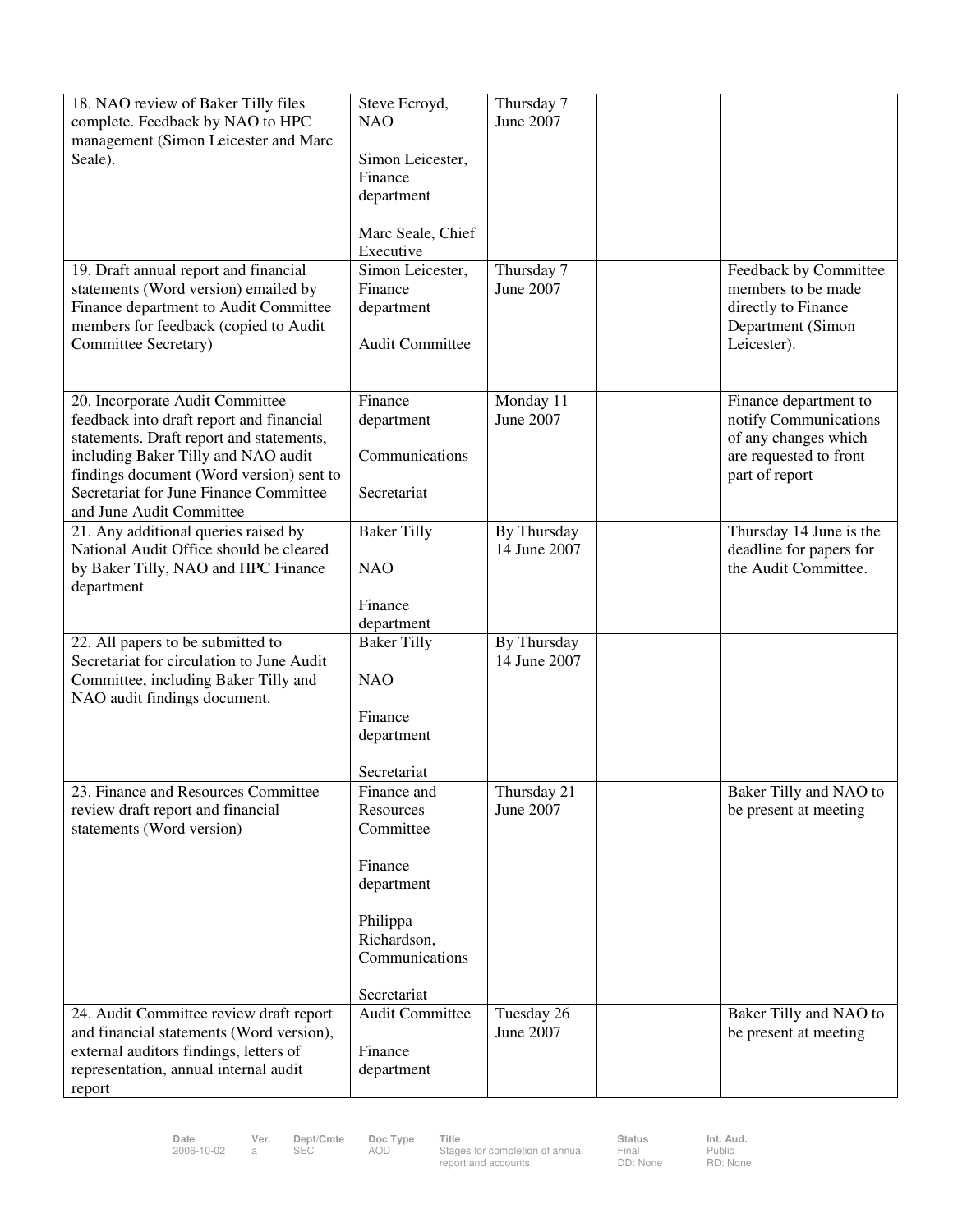|                                                                                   | Communications                  |                        |                         |
|-----------------------------------------------------------------------------------|---------------------------------|------------------------|-------------------------|
|                                                                                   |                                 |                        |                         |
|                                                                                   | Secretariat<br>Finance          | Tuesday 26             | Finance to include any  |
| 25. Draft report and statements (Word<br>version) sent to Secretariat for July    | department                      | June 2007              | amendments asap and to  |
| Council papers.                                                                   |                                 |                        | send amended document   |
|                                                                                   | Secretariat                     |                        | to Secretariat by 5pm.  |
| 26. Cut-off date for designed version of                                          | Communications                  | Wednesday              |                         |
| full report with financial statements.                                            |                                 | 27 June 2007           |                         |
| Communications to edit, proof and liaise<br>with Purbrooks.                       |                                 |                        |                         |
| 27. Council presented with annual report                                          | Council                         | Thursday 5             |                         |
| and financial statements (Word version).                                          |                                 | <b>July 2007</b>       |                         |
|                                                                                   | Finance                         |                        |                         |
|                                                                                   | department                      |                        |                         |
|                                                                                   |                                 |                        |                         |
|                                                                                   | Communications                  |                        |                         |
|                                                                                   | Secretariat                     |                        |                         |
| 28. Annual report and accounts (designed                                          | President                       | Friday 6 July          |                         |
| version, laser printed) signed by President                                       |                                 | 2007                   |                         |
| and Chief Executive and sent to Baker                                             | Marc Seale,                     |                        |                         |
| <b>Tilly</b>                                                                      | <b>Chief Executive</b>          |                        |                         |
|                                                                                   | Simon Leicester,                |                        |                         |
|                                                                                   | Finance                         |                        |                         |
|                                                                                   | department                      |                        |                         |
|                                                                                   |                                 |                        |                         |
|                                                                                   | <b>Baker Tilly</b><br>From      |                        |                         |
| 29. David Blacher, Baker Tilly signs<br>audit certificate and accounts and sends  | David Blacher,                  | Friday 6 July<br>2007  |                         |
| annual report and accounts to                                                     | <b>Baker Tilly</b>              |                        |                         |
| Comptroller and Auditor General, NAO                                              | to                              |                        |                         |
|                                                                                   | Comptroller and                 |                        |                         |
|                                                                                   | Auditor General,<br><b>NAO</b>  |                        |                         |
| 30. Comptroller and Auditor General                                               | From                            | Friday 13 July         |                         |
| signs annual report and returns it to                                             | Comptroller and                 | 2007                   |                         |
| Secretary to Council at HPC                                                       | Auditor General,                |                        |                         |
|                                                                                   | <b>NAO</b>                      |                        |                         |
|                                                                                   | to                              |                        |                         |
|                                                                                   | Niamh O'Sullivan,<br><b>HPC</b> |                        |                         |
| 31. Niamh O'Sullivan informs Philippa                                             | Niamh O'Sullivan                | Friday 13 July         | Printed copy to include |
| Richardson that report has been signed                                            |                                 | 2007                   | the dates of all        |
| off and can now be printed.                                                       | Philippa                        |                        | signatures.             |
|                                                                                   | Richardson,                     |                        |                         |
|                                                                                   | Communications                  |                        |                         |
| 32. HPC asks printers to insert dates of<br>Baker Tilly signature and Comptroller | Communications                  | Friday 13 July<br>2007 |                         |
| and Auditor General signature                                                     |                                 |                        |                         |
| 33. Send annual report and accounts to                                            | From                            | Wednesday              |                         |
| Privy Council for laying in Parliament                                            | Niamh O'Sullivan                | 18 July 2007           |                         |
|                                                                                   | to Privy Council                |                        |                         |
|                                                                                   | Office                          |                        |                         |

Date Ver. Dept/Cmte Doc Type Title **Interport Communist Club Status Int. Aud.**<br>2006-10-02 a SEC AOD Stages for completion of annual Final Public<br>report and accounts DD: None RD: Non

Final<br>DD: None